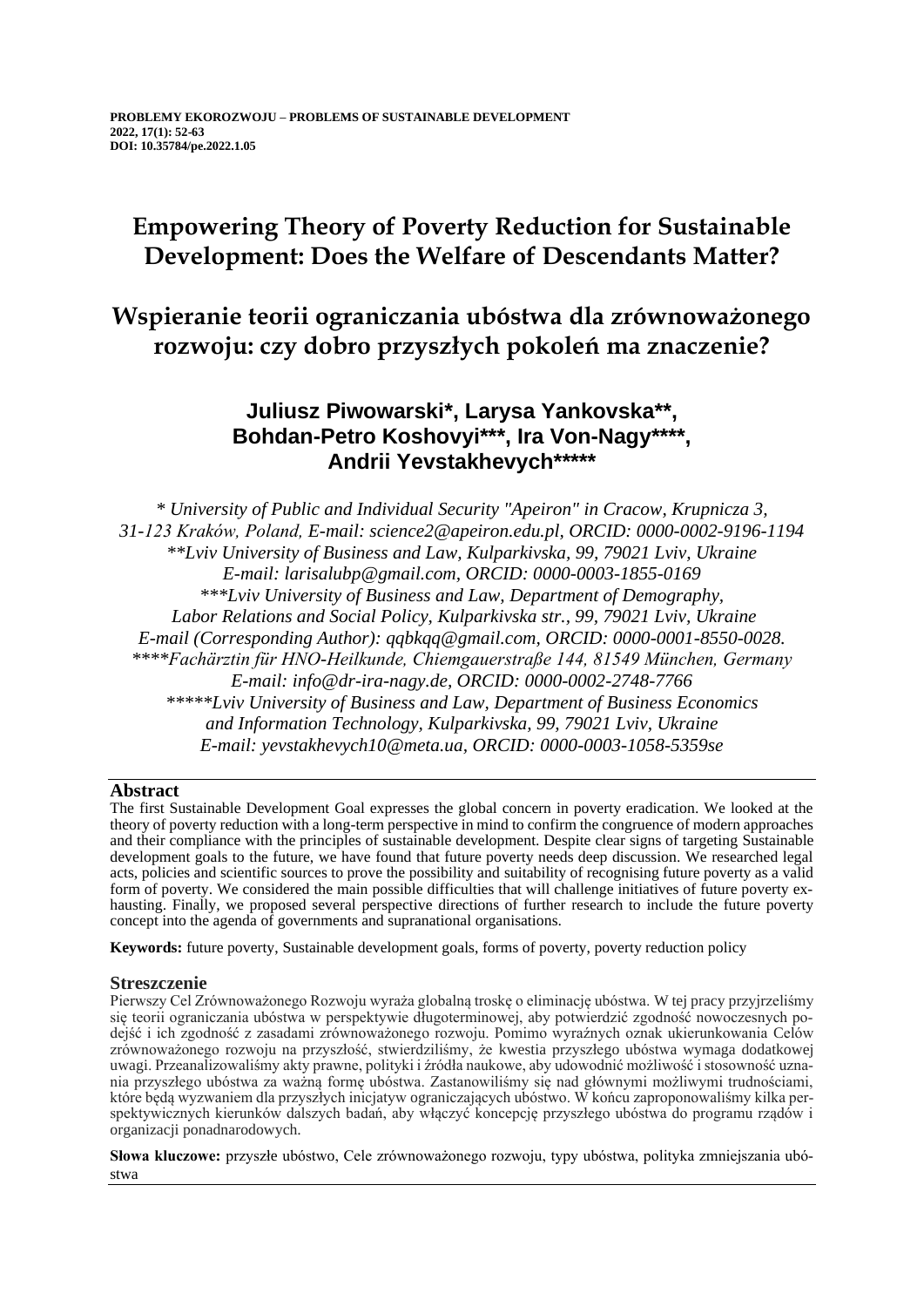#### **1. Introduction**

Overcoming poverty is at the top of the list of sustainable development goals set out in *Transforming our world: the 2030 Agenda for Sustainable Development*. In addition, the UN General Assembly recognises that *eradicating poverty in all its forms and dimensions, including extreme poverty, is the greatest global challenge and an indispensable requirement for sustainable development* (General Assembly of the United Nations, 2015).

Public welfare is essential for the peace and prosperity of every state. In the long run, the wealth of the state will not matter if the people are unhappy. Cicero said: *Salus popŭli – suprēma lex* (The welfare of the people shall be the supreme law). Poverty has always existed in social systems (Atkins, 2006). Historically, poverty has been criticised and glorified (Jones, 2010). Before the rise of the social economy theory, poverty was usually an individual or family problem. Until the emergence of sustainable development theory, it remained a problem of region or state. Nowadays, due to the deepening globalisation processes, poverty has acquired the status of a global problem determining the direction of future development for the whole human civilisation.

The problem of poverty in the global dimension has remained relevant in recent decades. In 2019 A. Banerjee, E. Duflo and M. Kremer won The Nobel Prize in Economic Sciences *for their experimental approach to alleviating global poverty* (Nobel Foundation, 2019). However, the *only* theory of poverty is still far from complete.

The apparent reason for the absence of a general poverty reduction theory is states' individualism, differences in their political models and mechanisms, in the level of economic development, income, opportunities, and culture. The General Assembly recognises the freedom of each state to develop and implement its different instruments to overcome poverty (General Assembly of the United Nations, 2015). However, this freedom is a two-sided blade. On the one hand, states can respond flexibly to the needs of citizens and address economic insecurity. However, on the other hand, states can adopt declarative acts that speak loudly about poverty but do not contain tangible steps to overcome it.

Understanding poverty in the dimension of sustainable development requires two questions that we can ask any citizen worldwide: *What is poverty?, Why the money is in the first place, after all?.* Of course, the answer to the first question can include concepts like *restriction, lack, unsatisfied needs,* perhaps even *situation*. However, in modern society, access to goods is limited mainly by price, and the perception of poverty as a money deficiency has been ingrained in mass mindsets. The second question aims to clarify the differences in access to privileges separating the poor and other groups. These issues are central to sustainable poverty reduction policies. Unfortunately, the data show that there is no straightforward solution at the global level.

According to The United Nations (UN) standards (PPP \$1.90 a day), in 2020, from 0.8% to 45.7% of certain regions' populations were below the poverty line. The worst situation was in Sub-Saharan Africa (43.4% and 45.7%) and South Asia (22.9% and 18.2%). The anti-leaders in the ranking (according to the UN standard) were Madagascar (77.6%), Congo (76.6%), Burundi (71.8%), Malawi (70.3%), Central African Republic (66.3%), Mozambique (62.9%). However, some countries reported complete or almost complete eradication of critical poverty - Kyrgyzstan (0.9%), Sri Lanka (0.8%), Mongolia (0.5%), and the Dominican Republic (0.4%), Tunisia (0.2%), Jordan (0.1%), Kazakhstan (0%), Maldives (0%), Thailand (0%), Ukraine (0%) and others (UNDP, 2020). Maybe then our research does not meet the needs of time? Should governments simply use the experience of countries that have successfully overcome acute poverty? Unfortunately, this is a deadend.

Poverty has been, and probably will be, one of humanity's unresolved problems for decades to come. The UN successively includes poverty on the global agenda, but unfortunately, that is not enough. As Schleicher, J., Schaafsma, M., & Vira, B. (2018) rightly point out, sustainable development goals are the basis for a holistic perception of poverty, but their weakness is differences in interpretation. From the standpoint of a sustainable approach, we can see a crucial weakness of current anti-poverty policies the almost complete absence of sight on the future.

Nobel laureates Banerjee, A. V., & Duflo, E. (2011) called for a rethinking of poverty in the spatial dimension. Today, the spatial dimension is a popular area of research on poverty and ways to overcome it (Fan, 2021). However, researchers and governments often unnoticed the temporal dimension of poverty, although UNDP (2020) emphasises the importance of eradicating poverty in all its forms and preserving the results achieved in a changing world.

In 2012, Ukraine reported almost complete eradication of poverty, 0% according to the UN standard and 1.3% according to the national standard. However, in 2019 State Statistical Service of Ukraine reported negative changes. Absolute poverty (according to the national standard, about \$ 2.2 a day) was 1.1%, relative poverty (at a poverty line of about \$ 3.6 a day) was 24.4% (State Statistical Service of Ukraine, 2019). Thus, the pre-2012 policies were impactful for poverty reduction but did not affect results preservation.

Governments are glad to report on poverty alleviation, but they do not consider sustainability principles and do not care about results preservation in the long term due to different reasons.

We wish to advance views on poverty reduction as a long-term process, not a one-time activity or shortterm phenomenon. Long-term planning has limita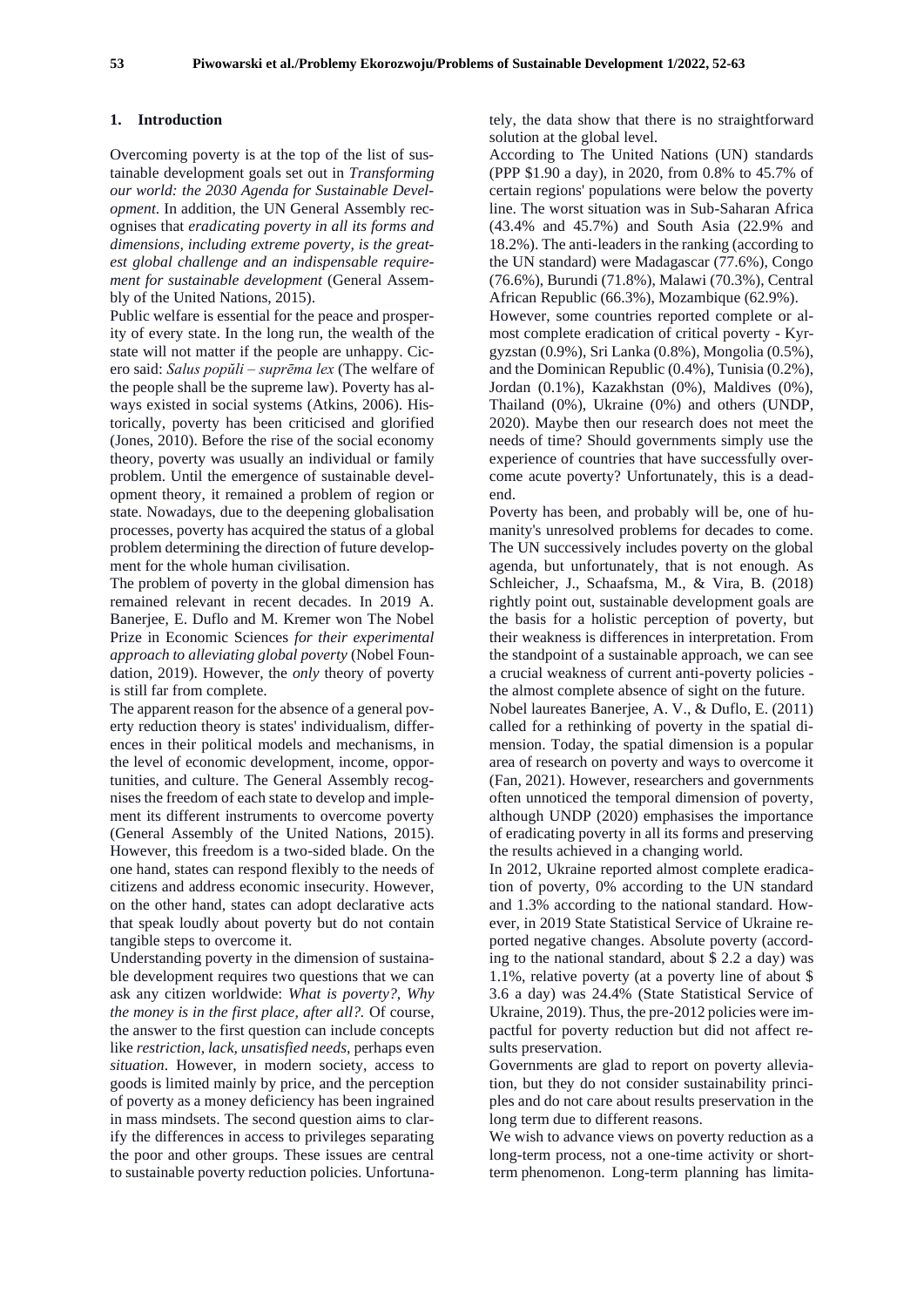tions. The longer the term, the higher are the uncertainty and risks associated with predictive difficulties and changes in the influence of known or new factors. There are currently limited global plans to tackle poverty for more than a decade. The time frame of Global Sustainable Development Goals is about 15 years. However, the transition of persons to the status of *adults* occurs according to various criteria at 18, 21, and even 27 years. Should we take into account the change of generations that will occur during the implementation of a plan? Does a sustainable approach require assurances that our descendants will not live in poverty?

We rely on the idea of sustainable development and believe that the world should be better for posterity. We do not want to leave poverty to posterity, just as we do not want to leave hunger, global warming, and inequality to them. Thus, we will explore the theory of overcoming poverty from the standpoint of sustainable development, with a view to the distant future, when children born in the year of approval of the Sustainable Development Goals will become adults.

#### **2. Literature review: spatial and temporal approaches to poverty**

The Sustainable Development Goals (SDGs) are global and address the universal problems of humanity. Schleicher, J., Schaafsma, M., & Vira, B. (2018) pointed to the significant potential of SDG in solving complex problems related to development, society, and the environment. At the same time, Sopilnyk, R., & Piwowarski, J. (2021) emphasised the dynamic nature of SDG, which germinating need for continuous enrichment of their content and interpretation.

Overcoming poverty in all its forms is the first of the SDGs. We explore the importance of sustainable development goals for the future and, therefore, we must note the lack of a time label in the formulation of the first goal. The first goal is mainly about the widespread eradication of poverty and let us call this approach *spatial*.

As we will see further, the spatial approach is now dominant in poverty studies. Current empirical research is mainly based on data provided by supranational institutions like the UN, the World Bank, et cetera, or by national statistical services. The data allows identifying the link between poverty reduction policies and changes in this area, clarifying the factors that affect the growth or reduction of the poor people share in the population. These data are the basis of short-term states strategies and also it is used to assess the success of reforms.

We understand the spatial approach as focused on overcoming poverty today (or in the imminent future), in isolation from the sustainable development principles. Considered space can be geographical, social or economic, real or virtual (for ex. data or

draft space). However, this approach is strictly limited to the present and past. The primary tool of the spatial approach is retrospective and comparative analysis.

The spatial approach we observed, for example, in the article by Fan, S., & Cho, E. E.  $(2021)$ , who explored policies to stimulate farming, migration to cities, and the creation of social protection networks for rural residents. Alternatively, Alkire, S., Oldiges, C., & Kanagaratnam, U. (2021) proposed a significant extension of the Multidimensional Poverty Index to assess the resilience of people falling out of poverty. Chen, S., & Ravallion, M. (2007) described the development of approaches to poverty assessment during 1981-2004. They found that the approach to estimating household income remained dominant but had shortcomings. Thorbecke, E. (2013) made a relatively straightforward critique of income-based approaches to poverty assessment. Finally, Deaton, A. (2005) pointed to bottlenecks in the methodology for assessing the links between economic growth and poverty reduction.

The above and other studies are significant, as they form the basis for planning policies and measures to timely overcome poverty, especially critical. Nevertheless, something in human nature (or in the world economic model) does not allow us to overcome poverty in a short time and preserve results. Therefore, to find the answer to the problem of total poverty eradication, we should consider a spatial-temporal approach.

Going beyond the spatial approach means the transition to a Spatio-temporal coordinate system. The problem of poverty is much more profound if we look at it in the space-time dimension. Sutter, C., Bruton, G. D., & Chen, J. (2019) partially covered this issue, emphasising the long-term nature of business reforms to reduce poverty. Ding, J., Wang, Z., Liu, Y., & Yu, F. (2020) noted the importance of a long-term synergy effect in the *people – industry – land* system for sustainable poverty alleviation.

Similar links between poverty and sustainable development, as described by Fan, S., & Cho, EE (2021), were investigated by Tonn, B., Hawkins, B., Rose, E., & Marincic, M. (2021). Their work shows a clear focus on the future. In particular, the researchers pointed to the expected increase in the number of poor and health problems in the United States. In addition, they described factors (such as climate change, ageing, housing, automation of production) that will remain relevant in the coming decades.

We can partially explain the need for approach change through the requirement of parallel implementation of the altruistic model that underlies the theory of sustainable development and the intergenerational sustainability dilemma. This problem extends to all areas of research and policy concerning the prospects of human civilisation. For example, in philosophical work on the Anthropocene, Bai, X. et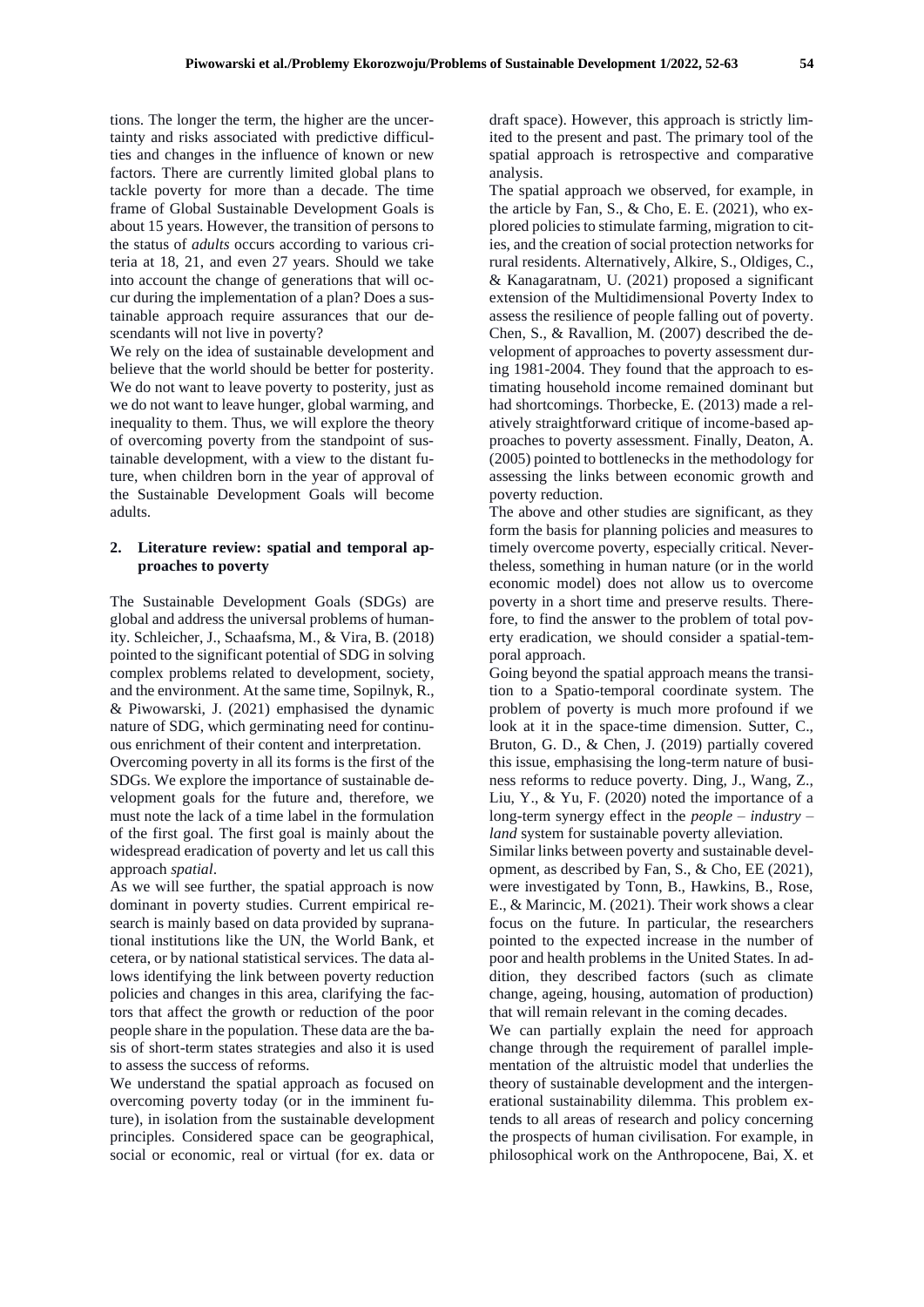al. (2016) state: *Much of the debate about the Anthropocene has focused on interpreting past and present changes while saying little about the future*.

However, sustainable development researchers are gradually strengthening and expanding their future vision. The transition from spatial to spatial-temporal perception of sustainable development is associated with changes in politics, society, and the psychology of people. The study results by Vainio, A., Pulkka, A., Paloniemi, R., Varho, V., & Tapio, P. (2020) indicate the existence of a political need to include assessment of the near and distant future into socio-psychological models of people's sustainable behaviour.

Psychological aspects of sustainable development combine into the concept of intergenerational equity, which denotes care for future generations (Golub, 2013). Researchers of sustainable development are actively developing this concept and gathering convincing empirical evidence. For example, Pandit, A., Nakagawa, Y., Timilsina, RR, Kotani, K., & Saijo, T. (2021) conducted a field experiment to study the sustainable management of solid waste and proved that the needs of imaginary future generations affect the population's perception of sustainability policy.

Meanwhile, the results of an empirical study by Timilsina, R. R., Kotani, K., Nakagawa, Y., & Saijo, T. (2021) indicate that the current generation acts primarily for their benefit and virtually ignores the interests of future generations. Researchers have pointed out that the urban population is less interested in sustainability. In contrast, the rural population have cohesion and the potential to solve the intergenerational equity problem. According to a study of an overlapping generations model, Dao, N. T., & Edenhofer, O. (2018) proved that the economy could fall into the trap of poverty, fragile ecology and low life expectancy due to imperfect altruism between generations in a competitive economy.

How distant should the future be that we have to take it into account? Iwaniec, D. M. et al. (2020) investigated sustainable future scenarios in urban planning and identified three types, depending on the implementation period - short (up to five years), mediumterm (up to twenty years) and long-term (from forty to eighty years). Each type has its characteristics and benefits that are important for sustainable development. For example, Browning, M. H. E. M., & Rigolon, A. (2019) found that the unexpected links between poverty, the environment, and politics can emerge in the long run.

The primary tool to look into the future from the standpoint of sustainable development is scenario modelling and planning. For example, Iwaniec, D. M. et al. (2020) proposed a system of Sustainable Future Scenarios to develop plausible, consistent representations of the future. Their work shows the time-spatial approach in the recommendations for improving scenario planning, decision-making, and building research capacity for long-term sustainability planning.

We do not consider it possible and appropriate to abandon the spatial approach because it would mean a departure from a sustainability paradigm in favour of abstract futurology.

Using the spatial-time approach, we should note the role of state and civil institutions. Koskimaa, V., Rapeli, L., & Hiedanpää, J. (2021) pointed out that international commitments, semi-autonomous governance, and stakeholder participation are factors in the effectiveness of a sustainability policy with a view to the future. Similarly, Golub, A., Mahoney, M., & Harlow, J. (2013) noted the importance of restorative justice to address sustainability issues in the light of intergenerational equity. Researchers have shown that restorative justice promotes social cohesion and improved resource management. To solve the problem of intergenerational equity, Dao, N. T., & Edenhofer, O. (2018) noted the importance of ensuring a sustainable state of the social planner.

Regarding the spatial-time approach, poverty reduction policies must back up the future vision for sustainable development. For example, Edward, P., & Sumner, A. (2014) noted significant differences in the methods and outcomes of assessing global poverty's future extent and spread. Thus, researchers have proposed a specific model for obtaining a consistent set of long-term global poverty estimates. On the other hand, Iwaniec, D., Childers, D., VanLehn, K., & Wiek, A. (2014) insisted on the expediency of *visionary modelling*, which means the development of viable and sustainable visions in compliance with the principles of sustainability and differs from normative scenario planning. This method combines temporal (visions of desired states) and spatial (modelling based on governments, experts and stakeholders participation) elements.

After all, current research relies on policymakers' demand, which rarely goes beyond retrospective analysis and short-term forecasts. Therefore, based on a literature review, we formulated the following research questions:

 $RQ<sub>1</sub>$ : Is the modern concept of poverty sufficiently future-oriented?

RQ2: Is it possible to identify a future-oriented form of poverty?

RQ3: What problems arise if we consider the policy of overcoming poverty with a view to the future?

Addressing these issues will strengthen the theory of overcoming poverty and focus its development on the long term.

#### **3. Results**

#### *3. 1. Is the current concept of poverty future-oriented?*

We begin our research by analysing the meaning and content of the poverty concept. The first goal of sus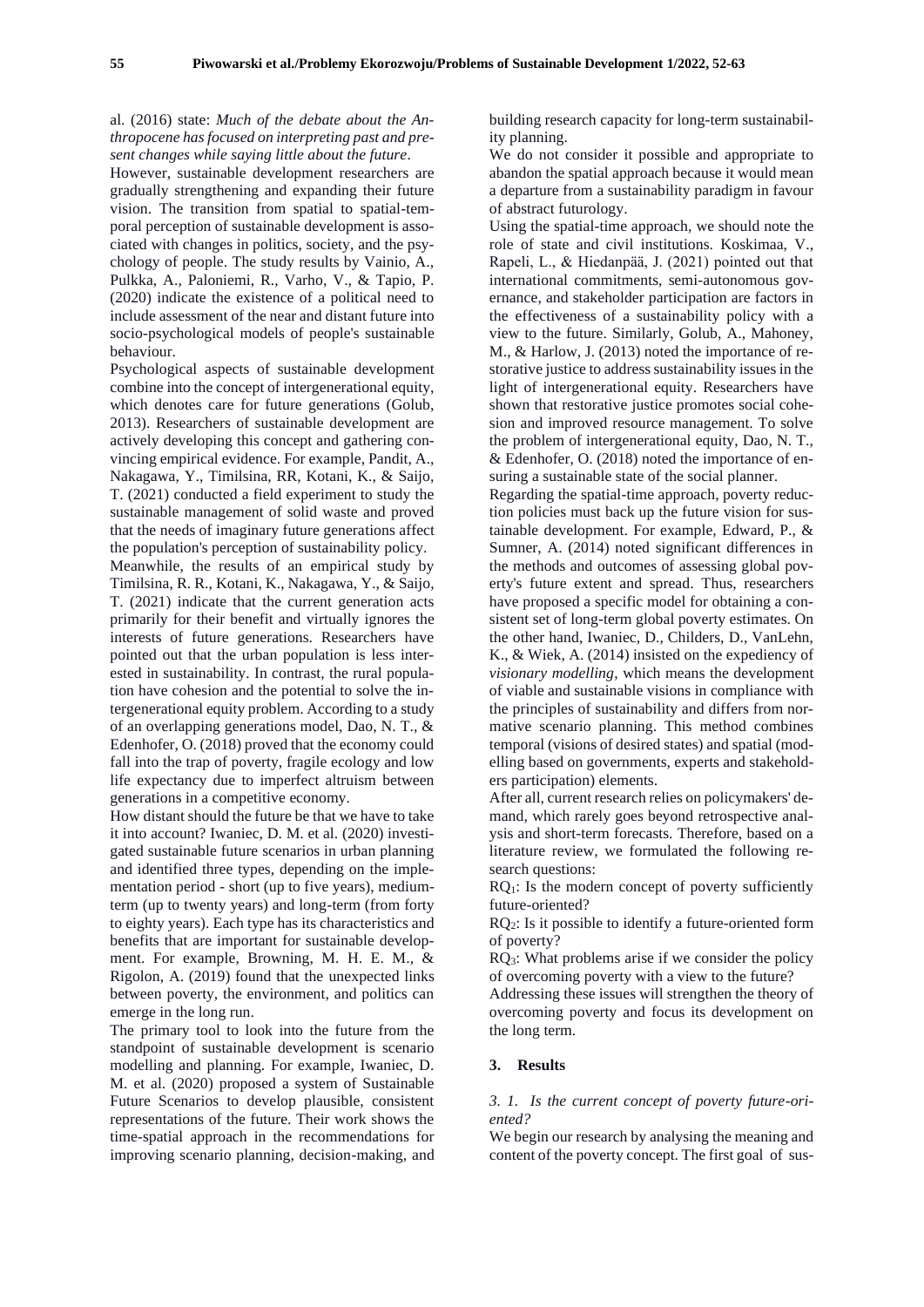tainable development points to poverty and all its forms that we must overcome together. However, the very definition of poverty is debatable.

Many factors influence the classification of a person as poor, and it is challenging to unify them at the global level. Therefore, governments do not pay attention to the definition of poverty because it can complicate the policy of its reduction. The anti-poverty policies and reforms based on the poverty threshold concept confirm the above assumption.

Despite criticism regarding the unsuitability for long-term planning (Edward, 2014), the poverty threshold is quite common at the global and national levels because of its clarity and simplicity. There are two groups of people – poor and not needy, divided here and now by income. Everyone can compare their income with the poverty threshold standard and find out about their belonging to the poor. Each government can assess the number of poor citizens. Simplicity lies in the method of evaluation and availability of data and the ways of governmental response. Supposing poverty is related to income makes the slight raising of minimal wages an obvious answer. On this background, the idea of overcoming poverty *in all its forms* breaks, and descendants receive future poverty provoked by ineffective short-term policies.

Despite the apparent limitations, the idea and instrument of the poverty threshold play an integral role in stimulating government action to contend poverty. For example, the US Global Poverty Act of 2007 defines extreme global poverty and the US role in its eradication. In addition, the US Recognizing Poverty Act provides the basics of reforms to overcome poverty by shifting the poverty line. A similar trend is present in European legislation.

In Article 208 of the Treaty on the Functioning of the European Union (2016), the key objective of the Union development cooperation policy is to reduce and, finally, eradicate poverty. Accordingly, the European Commission (2010) included the poverty threshold concept in the Europe 2020 strategy. However, specifying the targets for 2020, the European Commission drew attention to the interrelation between the movement of European citizens above the poverty line, employment, education, science and the environment.

The expanded interpretation of poverty as a phenomenon that concerns more than just income is the *multidimensional approach*. This approach became widespread in the late 1990s. In 2001, the United Nations Committee on Economic, Social and Cultural Rights (UN Committee) stressed the gradual abandonment of past views on poverty as a lack of income. Instead, the UN Committee proposed that poverty be considered a lack of essential opportunities to meet people's needs, including food, education, dignity, social protection and inclusion.

In The Poverty Reduction Strategy for Asia and the Pacific, the Asian Development Bank (ADB) (1999) defined poverty as a condition in which a person is deprived of the primary means and opportunities to which he or she is entitled. ADB relates the state of poverty to the violation of human rights to work and remuneration, to be protected from external shocks, to participate in decision-making.

Transforming the concept of poverty to cover human rights is an essential step towards sustainable development. However, such a transformation must be careful because it can provoke a methodological shift. The interdisciplinary basis of the theory of sustainable development determines the probability of methodological pluralism. Studying poverty from the standpoint of human rights limits the coverage of the economic basis of related processes and vice versa – economic research is impossible without transforming abstract rights into specific economic concepts.

Haughton, J. H., & Khandker, S. R. (2009) work is an excellent example to support our reasoning. They interpreted poverty as *deprivation in well-being,* which aligns with *human rights violations*. Scientists then considered two approaches to assessing such deprivation, its sources and characteristics: a) limitations in income and consumption and b) limitations in opportunities associated with the functioning of the entire society. UNDP also argues that poverty means not just *making ends meet or paying the bills for basic services on time* but is multidimensional (United Nations Development Program, 2018). We saw the development of this thesis in the UNDP report (2020), where the goal of calculating the Multidimensional Poverty Index sounds as *to shift our attention from traditional income-based poverty measures towards a more holistic view of lived poverty.*

Modern approaches to the interpretation of poverty have their supporters and opponents, are evolving and overgrown with new details, but, unfortunately, do not contain a time perspective. We can imagine extrapolating the approaches described above to the future, but in this case, they will contain too many unpredictable variables. The income of future generations depends not only on poverty reduction policies but also on many economic, social and behavioural factors. Similarly, the elimination of future restrictions on rights and opportunities must consider the future development of public relations and equality policies.

Unfortunately, we must recognise that the modern concept of poverty, which has recently undergone a multidimensional transformation, is still not sufficiently future-oriented. Thus, the injection of time perspective into the concept of overcoming poverty must be gradual. Nevertheless, the time perspective needs to acquire some form at the present stage, which has led us to the following question: is it possible that future poverty is a form of poverty?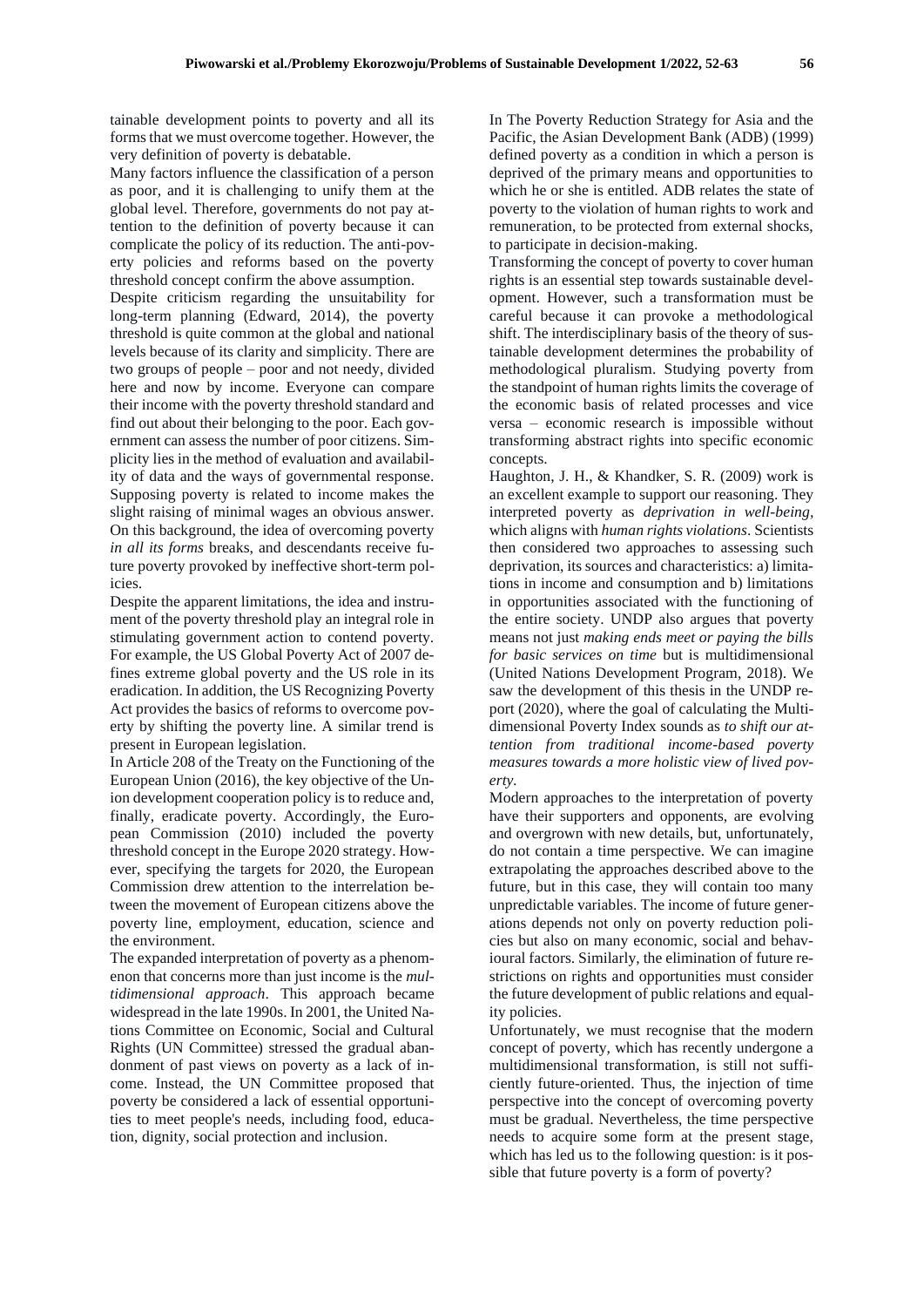#### *3.2. Forms of poverty and future poverty*

A valid question about poverty, its forms and approaches to assessment was voiced by Pritchett, L. (2006): *When the World Bank dreams of 'a world free of poverty', what should it be dreaming?* Fighting abstract poverty is like fighting the world's oceans. Concretising efforts to overcome poverty requires a clear goal – a flow that can be blocked or diverted. Forms of poverty are becoming such a flow in relevant policies.

Generally, poverty is a complicated phenomenon to assess. Nevertheless, the concretisation of its forms allows governments to develop and justify sufficiently clear plans to overcome. Absolute and relative poverty are the primary forms government and supranational organisations operating with. Such a classification is the most universal and, at the same time, quite abstract.

The Council of Europe (2021) defines absolute poverty as the lack of sufficient resources to meet vital needs. It is this idea that underlies the poverty line. This form of poverty has a monetary expression enshrined in global documents. Globally, the Agenda for Sustainable Development contains the criterion of extreme poverty - to live on less than \$1.25 a day. In 2015, this criterion increased to \$1.90 (United Nations Development Program, 2018).

In 2018, the World Bank raised its absolute poverty lines, which are more flexible. Their values were \$3.20 in lower-middle-income countries and \$5.50 a day in upper-middle-income countries. In addition, the World Bank followed global trends and implemented the Multidimensional poverty measure. This tool aims to assess consumption, education, access to water, sanitation and electricity (World Bank, 2020-a). Delimitation of the object of assessment according to the criterion of absolute poverty lines is the first step to abandon this concept. Just as the World Bank calculates absolute poverty lines for lower-middle-income and upper-middle-income countries, we may require a separate calculation for agricultural or technological countries or countries with older populations. Ultimately, the differentiation of the evaluation base leads to the transformation of the absolute approach into a relative one. The Council of Europe (2021) points out that in Europe, poverty is usually understood as relative poverty, the availability of lower resources and opportunities for households than are considered adequate in a particular society.

It may be convenient for individual states to formulate a national strategy for overcoming poverty based on the poverty threshold concept (International Monetary Fund, 2016). However, the most clumsy method is artificially raising incomes (for example, by raising the minimum wage) without considering inflation. As a result, real incomes will remain the same, and may even decline, while the state will report a reduction in absolute poverty. Building a strategy to combat relative poverty can also suffer from

manipulation. In 2013, the United Nations Economic and Social Commission for Asia and the Pacific found that economic growth in the region led to higher incomes for the poor, but the rich became even more wealthy. Income inequality has exacerbated the problems of the poor in various dimensions (United Nations Economic and Social Commission for Asia and the Pacific, 2013).

Thus, the notion of globalised relative poverty enters the arena, and we can treat it as the third known form of poverty - multidimensional poverty. The Council of Europe (2021) sees a new stage in developing approaches to poverty reduction in the emergence of the Human Development Index and other tools for assessing multidimensional poverty. In Banerjee, A. V., & Duflo, E. (2011), multidimensional poverty is a holistic model based on the systemic theory of poverty. Liu, Y., & Xu, Y. (2016) noted the importance of a multidimensional approach to developing poverty-based poverty reduction programs.

The needs and deprivations of the poor are fundamental concepts of the multidimensional approach (UNDP, 2020). The link between poverty and need is illustrated to some extent by the archetype of Diogenes, who refused the cup when he saw a child drinking from the palms (Kardas, E. P., 2010). However, not everyone shares Diogenes' views.

There is an infinite number of combinations and variations of needs, and there are many approaches to their classification. Despite some difficulties in data collection, it is relatively easy to assess and compare people's needs. Everyone already needs food, shelter, security, and communication (Maslow, A. H., 1943). If we supplement this list with education, medicine, and transport infrastructure, we will have a ready framework for a multidimensional approach. Maybe it is worth focusing on three forms? Nevertheless, there is still no answer about integrating future poverty into the poverty reduction policy system.

The problem of the multidimensional approach is the disproportionate needs of individuals in the global, which creates requirements for simplification of the method of their evaluation and comparison, as written by Lanjouw, J., & Lanjouw, P. (2001) and Ravallion, M. (1996). Also, what about forecasting the needs of future generations? This question is a little bit philosophical. Twenty years ago, it was difficult to predict that one of the most critical needs for posterity today would be access to the Internet or the availability of the COVID-19 vaccine. Today, the lack of Internet access and vaccines is an indicator of poverty.

The multidimensional approach complicates the formation of public policy. Under this approach, states have to provide a certain income level and ensure that the *formally non-poor* have all they need. This issue connects with income and non-income inequality, as the United Nations Economic and Social Commission found analysing the Millennium Devel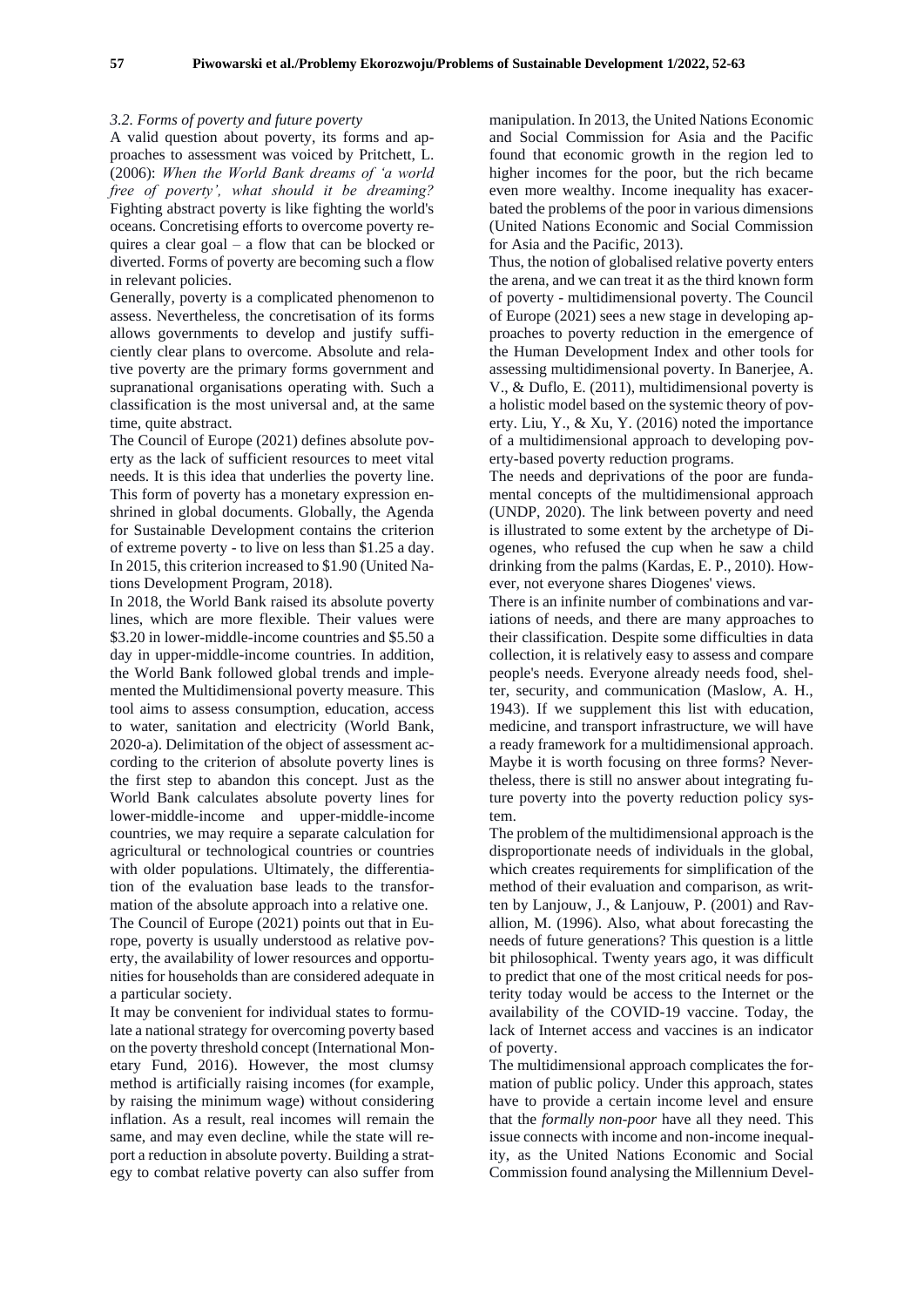opment Goals implementation (Asia-Pacific aspirations: Perspectives for a post-2015 development agenda, 2013).

Finally, why should governments take poverty into account in the long run? The simple answer is because they are obliged by law. Such an obligation brings us to the fourth form of poverty, which we will call the *poverty-in-rights*. We will look at this form under an interdisciplinary approach, considering law, economics, and cultural aspects. The beauty of law is its stability allowing researchers to predict the future better than using mathematical instruments. However, we should take into account the role of economics and cultural factors in legal doctrine evolution.

In 2001, the United Nations Committee on Economic, Social, and Cultural Rights declared a human rights approach to poverty, designed to increase the effectiveness of poverty reduction policies. The Office of the United Nations High Commissioner for Human Rights (2004) noted that non-fulfilment of any human rights is a fairly complete and straightforward definition of poverty. This approach developed in parallel with the multidimensional and has similar features. Like the multidimensional, a human rights approach promotes a much broader interpretation of poverty than lack of income.

The second article of the Universal Declaration of Human Rights states that everyone has fundamental rights regardless of property status (United Nations, 1948). The Islamic Development Bank links poverty overcoming to the right of all people to live in dignity and prosperity (IsDB GROUP, 2021).

The UN Global Compact links poverty to a lack of freedom of speech and choice, access to social protection, the power to negotiate, decent work, and points to it as the root cause of many human and labour rights violations (UN Global Compact, n.d.). The United Nations Development Program (2018) also points to a clear link between poverty and human rights abuses.

The Office of the United Nations High Commissioner for Human Rights (2004) argued in favour of a human rights approach, arguing that any poverty reduction policy is basing on the norms and values established by international human rights law. However, a human rights approach has obvious limitations associated with law enforcement. Sometimes, there is an impregnable wall between the enshrined right and the opportunities for the poor to exercise it. This statement applies primarily to countries with a low level of economic development and/or a high level of corruption, where the state budget cannot cover all the items of expenditure necessary to ensure human rights. As a result, poor people forcedly suffer from poor nutrition and drug shortages, receive education in unfavourable conditions (Khilukha et al., 2020), and, finally, accept lower-paid work, which closes the circle of poverty for these people and their descendants. Nevertheless, even

countries with the most robust economies have the same problems. For example, the Federal Safety Net (founded by Robert S. Pfeiffer) says that while federal programs have helped improve the lives of millions of Americans, many people are left behind because of poor education, disability, mental illness, or addiction to alcohol or drugs (Federal Safety Net, n.d.).

Thus, overcoming the poverty-in-rights form can have good results, but it is also difficult for states and governments. Is the concept of this form of poverty future-oriented? With some limitations, definitely yes. Establishing the rule of law and the dictates of human rights in the state will mean preserving these rights for posterity. The reliability of this method is commensurate with its complexity and can be challenged only as a result of the revolution, war, or global crisis.

The most important feature of the human rights approach is its potential in overcoming intergenerational conflict and achieving sustainability in this way. Uniform rules of the game, equality, and justice for all, guarantees from the state and international organisations - this is what we can achieve by using the human rights approach to poverty alleviation. Moreover, as Golub, A., Mahoney, M., & Harlow, J. (2013) pointed out, a strong sense of justice between generations is the mainstay of sustainability.

Thus, we explored four forms of poverty (absolute, relative, multidimensional, and poverty-in-rights) that can be addressed through anti-poverty policies. Due to different countries' economic and cultural factors, some forms are wider described in policies, and others have only cognitive value. However, all discussed forms have one thing in common - they are an abstraction. As follows from the first SDG, poverty must be exterminated in all its forms. The conditional forms of poverty we have been talking about serving as guidelines for governments and supranational associations. Future poverty can be a similar higher-order abstraction with the same significance for sustainable development.

In order to adhere to the principle of Entia non sunt multiplicanda (*Entities should not be multiplied unnecessarily*), we can point to the mandatory nature of future poverty as property or component of each form of poverty or its consequence. We may require governments to include a calculation of the future effect of poverty alleviation measures in short-term policies or insist on in-depth calculations of the impact of education reforms on the educational deprivation of the poor in twenty years. But let us be honest, it will not change anything. We have already said that the needs of future generations are a mystery to us behind seven locks. Changing the culture and worldview of people can shake even the legal basis for overcoming poverty, the breakdown of which we have seen in the example of market transformations in post-socialist countries after the fall of the Soviet Union (Yankovska, 2021). Therefore, from the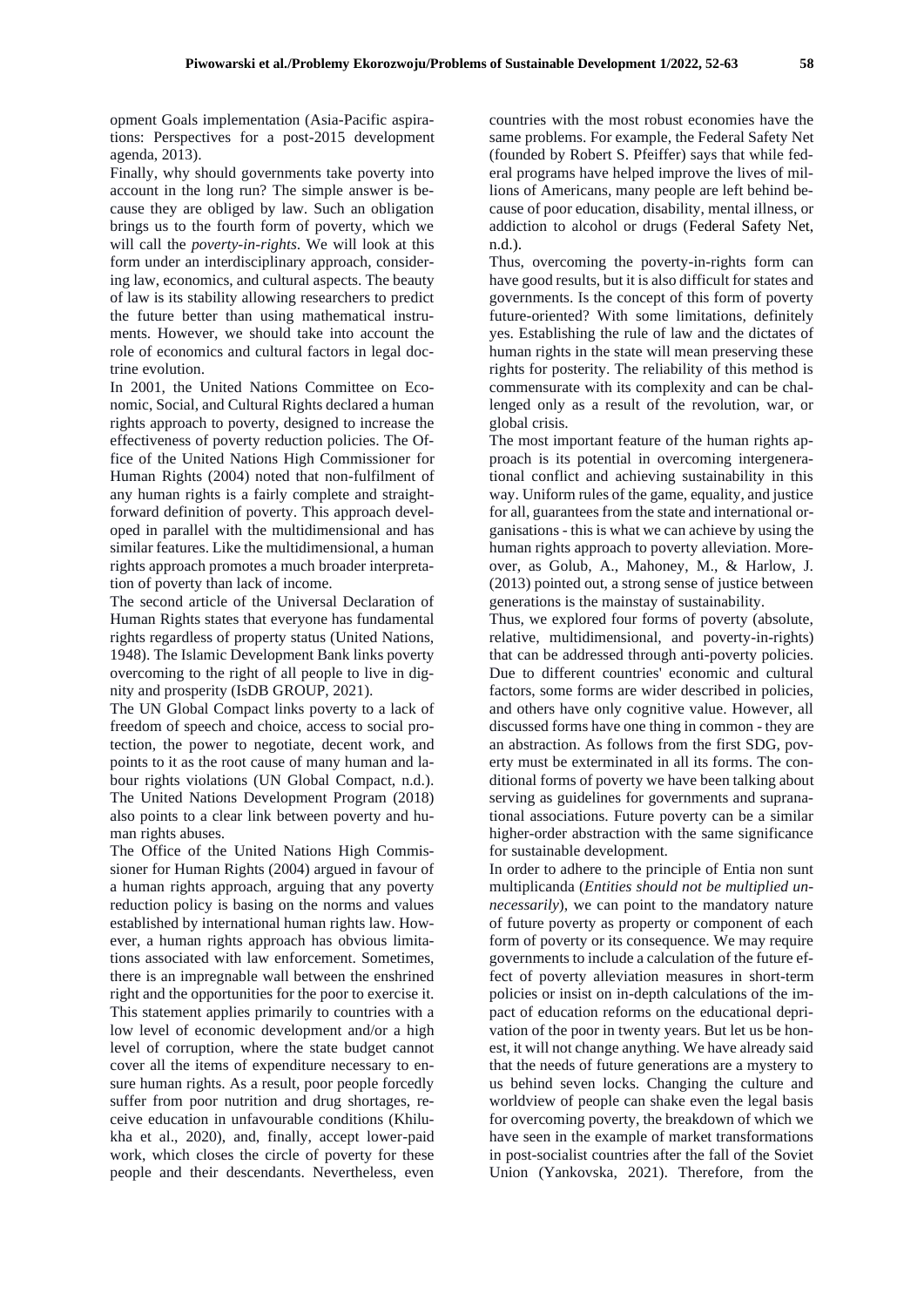standpoint of sustainable development theory, we do not consider future poverty a *tail* of modern forms of poverty.

One way or another, any honest policy of overcoming poverty impacts all forms of poverty, including future poverty. Policies to increase the minimum income help to reduce inequality (relative poverty), increase the ability to receive education and maintain health (multidimensional poverty), enable living in dignity (poverty-in-rights), and, finally, create the conditions for prosperity in the future. Reducing relative poverty means balancing the minimum income at the higher level, equal access to quality health and education services, justice, and better prospects for descendants. Efforts to overcome multidimensional poverty give impetus to higher incomes, the inclusion of the poor, and the actual realisation of human rights. Reducing poverty-in-rights means that today and in the future, every right will be protected by state and society, including the right to decent work and earnings, welfare, education, health and personal development, and more.

If there is such a connection, why do poverty reduction policies ignore the poverty of future generations (Lavallée, 2010)? After all, in order for our descendants to live in prosperity, decisive action by governments is needed today to raise the population above the poverty line, ensure equality and access to social services, ensure the rule of law, and equal access to legal services. Let us find the guilty one.

#### *3.3. Future poverty and comfort of governments*

Poverty reduction targeting and timing have a solid link to governance and policies (Wang, 2020; Nguyen, 2021). Cobbinah, P. B., Erdiaw-Kwasie, M. O., & Amoateng, P. (2015) emphasised the crucial role of governments in tackling poverty for sustainable development. Haughton, J. H., & Khandker, S. R. (2009) noted that keeping poverty on the agenda is one of the crucial reasons measuring poverty is essential.

We do not have data on future poverty, so we must look for an alternative tool to stimulate progress in this direction. Moreover, we must never forget that a simplified interpretation of poverty is beneficial for political purposes. This view corresponds to the thesis of Koskimaa, V., Rapeli, L., & Hiedanpää, J. (2021) regarding democracies that have difficulty in solving long-term problems. In addition, weak institutions generate reproduction patterns that lead to poverty (Ramos-Mejía, 2018).

*Comfort of governments* means a policy that can show good results in the short term. Short-term policies aimed at immediate positive results create a *warm bath* for the population – an imaginary feeling of positive change in the state. In turn, politicians receive widespread support. However, worrying about future poverty means breaking out of the comfort zone for politicians and the government. Schleicher, J., Schaafsma, M., & Vira, B. (2018) pointed out that

a broad interpretation of sustainable development goals can risk *picking cherries* – neglecting some of the challenging goals.

For sustainable development, governments must define poverty as broadly as possible. Instead, the lack of a single theory of poverty allows governments to pursue one of two types of policy: *against poverty as a lack of money* and *against poverty as a lack of opportunity*. Unfortunately, rare politicians will take on the burden and responsibility of the third type – *against poverty as a threat to future generations*.

It is challenging to expect promotions of the third type of policy in countries experiencing economic problems. The source of such doubts is the eternal confrontation between short-term political interests and the long-term development strategy of the state. Fair and regular elections are a fundamental principle of democracy. However, the short tenure of most public positions raises politicians' desire to promise a lot but to fulfil only the simplest promises. The regression of the political system or national economic model (for example, the transition from democracy to tyranny or from capitalism to autocratic socialism) does not help because it exacerbates poverty-inrights.

Let us consider some of the challenges of including future poverty on the agenda related to governments' desire for political comfort.

- *1. Instability of sustainable policy.* Fritzen, S. (2002) noted that the previous poverty alleviation policies in Vietnam were not focused on achieving equal growth in the long term. Thus, the sustainability of Vietnam's achievements in poverty reduction was not guaranteed. Sustainable development policies can *wear a mask*, but not be such. It is not necessary to make policy truly sustainable to achieve specific policy goals and create the appearance of reforms. Unstable sustainable development policies are unsuitable for overcoming future poverty, involves insignificant measures, and cannot be adequately integrated into the country's economic, social and cultural space. Moreover, such policies may distort or conceal current poverty data and ignore glaring cases of acute poverty.
- *2. Governments may accidentally or intentionally exclude key elements from policies to address future poverty*. Deng, Q., Li, E., & Zhang, P. (2020) developed the concept of *forces* to overcome poverty, followed by *starting force, driving force* and *support force,* (*the basis of existence*, *acceleration* and *environment* respectively) which must be balanced and supportive of each other; otherwise, sustainable development is impossible. Similarly, the exclusion from politics of one of the crucial elements of poverty alleviation will save budget funds but not endorse sustainability.
- *3. Funding to address future poverty does not yield immediate results.* Abstractly, after helping sev-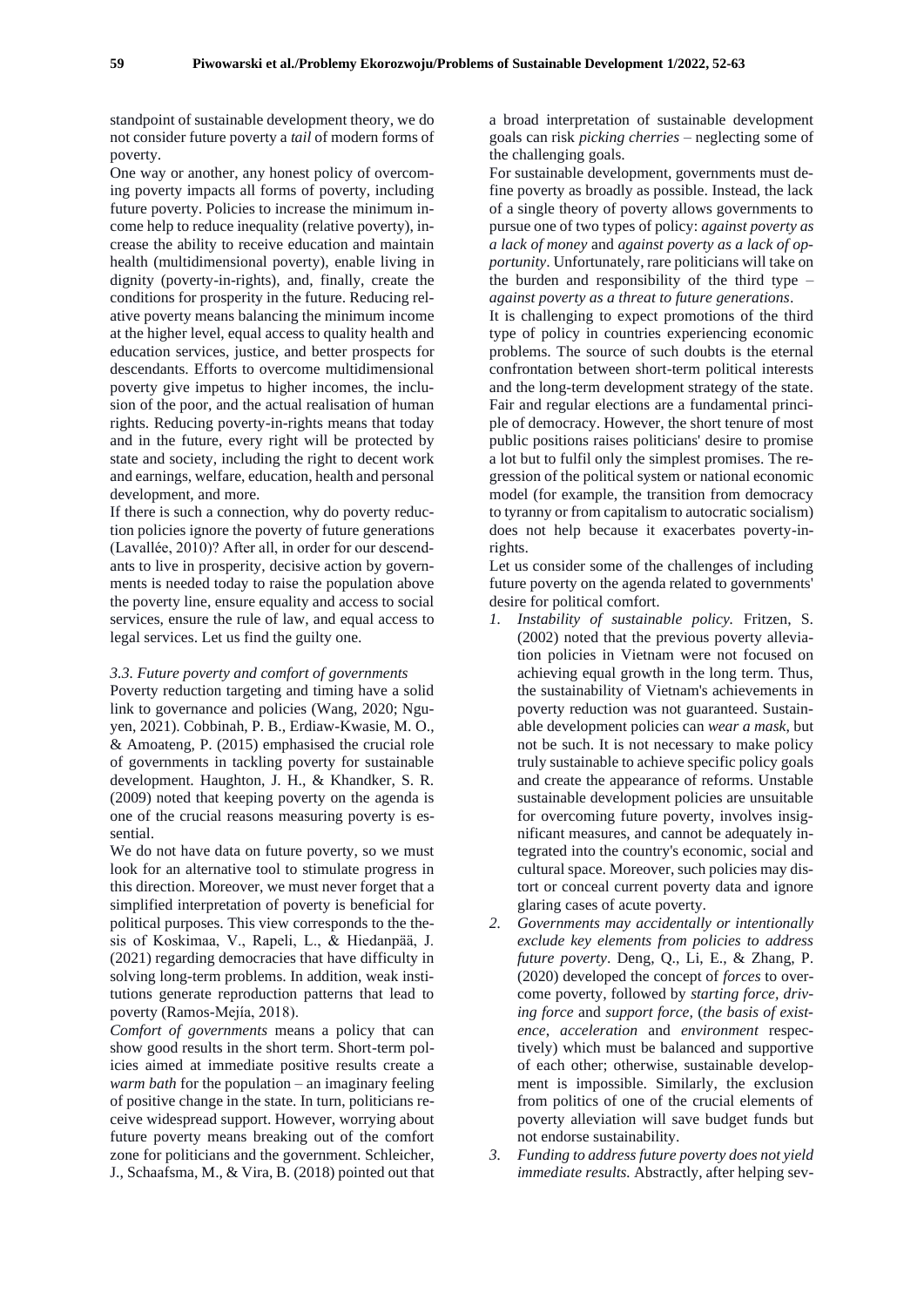eral families below the poverty line, the government can report on poverty reduction based on concrete data. The clear consiquences of the fight against future poverty may become available in decades. Thus, the current government should reconcile that benefits from progress in overcoming future poverty will get future governments.

- *4. Corruption, embezzlement, and waste are harbingers of the demise of any best poverty reduction policy.* Before undertaking future poverty, governments need to ensure that policy effectiveness is not affected by *shadow factors*. Otherwise, any measures to overcome future poverty can become a source of corruption.
- *5. Overcoming the 'selfishness of generations' requires governments to be highly professional, flexible, and active in organising and financing events and changing the culture and outlook of the population for sustainable development*. In addition, according to Iwaniec, D., Childers, D., VanLehn, K., & Wiek, A. (2014), governments need to become visionaries for overcoming future poverty, which will put forward transformational goals and a clear focus on the desirable future state.

Thus, to empower the theory of poverty reduction for sustainable development, we propose considering future poverty as one of the forms of poverty mentioned in the first SDG. Such a simple step, we believe, will help consolidate the efforts of poverty theorists and practitioners to strengthen relevant policies. According to Bai, X. et al. (2016), the scientific community needs to negotiate interdisciplinary *questioning* and joint resolution with stakeholders. We believe that the broader discussion of future poverty will inspire governments and, finally, improve the lives of our descendants, which is the main idea of sustainable development.

As our research is theoretical, we do not undertake to formulate recommendations for governments, but we can suggest further directions for research.

Joint efforts can lay the foundations for overcoming the poverty of future generations and harmonise the approaches of different governments, supranational entities, and institutions:

- lawyers could examine whether it is time to include the *right not to be poor* in their countries' constitutional rights,
- behaviourists should try to describe the behaviour of future generations and what we can do now to ensure that our descendants do not inherit patterns of poverty.
- economists can suggest ways to create opportunities for future generations by implementing long-term and long-term development projects, such as creating an international fund to combat future poverty.

– political, sociological and cultural researchers can seek new ways of promoting equality and social justice between generations.

#### **Limitation**

This study is theoretical and philosophical. We relied on the previous researches, legal acts, our own experience and observations to describe the desired interpretation of the first goal of sustainable development with a view to the future. Therefore, before implementing the above recommendations, they should be tested using empirical methods.

#### **Conclusions**

This study found that future poverty needs to be more widely represented in policies and discussed in the scientific community. We have proven the possibility and expediency of interpreting future poverty as a form of poverty like an absolute, relative, multidimensional and poverty-in-rights, which must be annihilated to achieve the first SDG. We also briefly noted the challenges governments and peoples might face in developing and implementing policies to address future poverty. As a result, we have outlined the critical directions for further research, strengthening policies to contend poverty with a view to the future.

This study is partly idealistic. We understand that the lack of food, clothing and shelter for modern people means much more than the illusory happiness of descendants. Nevertheless, we believe that the golden grain of sustainable development is growing in such a contradiction. By ignoring the poverty of future generations, society and governments doing the same as previous generations, which conducted nuclear tests, saturated the atmosphere with carbon, and polluted the oceans. It did not look like a problem in the past; technological progress was considered a boon for posterity. Now we have the consequences - global warming, chronic diseases, and extinction. Therefore, we should not hope that the descendants will cope with poverty on their own. We believe that governments and international organisations should look at the first SDG through this approach.

#### **References**

- 1. ALKIRE S., OLDIGES C., KANAGARATNAM U., 2021, Examining multidimensional poverty reduction in India 2005/6–2015/16: Insights and oversights of the headcount ratio, *World Development*, 142: 105454, DOI: 10.1016/j.worlddev.2021.105454.
- 2. Asian Development Bank, 1999, *Fighting Poverty in Asia and the Pacific: The Poverty Reduction Strategy,* https://think-asia.org/bitstream/handle/11540/48 76/Fighting%20poverty%20in%20Asia%20%26%2 0the%20Pacific%20-%20The%20poverty%20reduction%20strategy%20Nov99.pdf?sequence=1 (25.08.2021).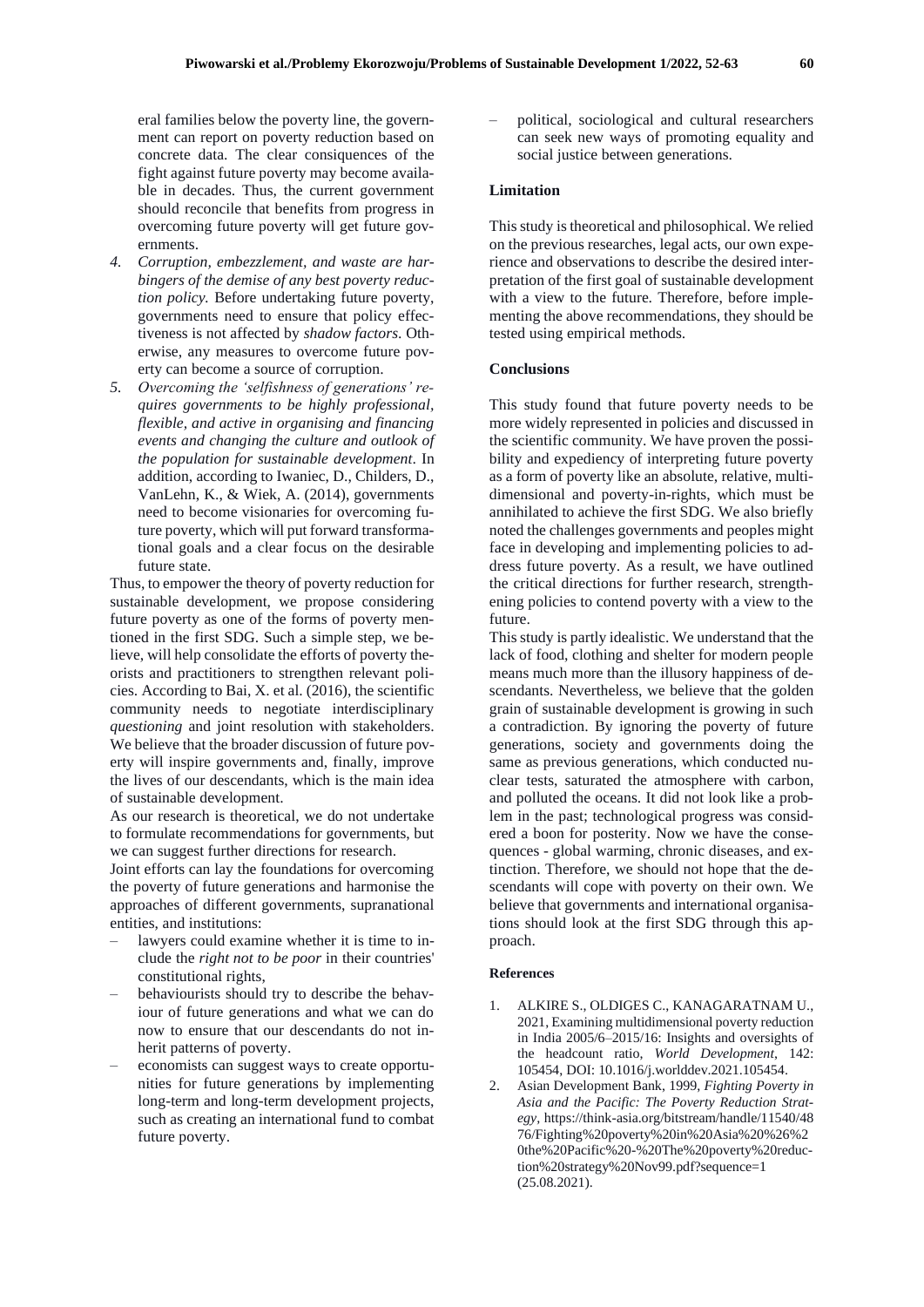- 3. ATKINS M., OSBORNE R., (eds.), 2006, *Poverty in the Roman World,* Cambridge University Press, DOI: 10.1017/CBO9780511482700.
- 4. BAI X., VAN DER LEEUW S., O'BRIEN K., BERKHOUT F., BIERMANN F., BRONDIZIO E. S., CUDENNEC C., DEARING J., DURAIAPPAH A., GLASER M., REVKIN A., STEFFEN W., SYV-ITSKI J., 2016, Plausible and desirable futures in the Anthropocene: A new research agenda, *Global Environmental Change,* 39: 351-362, DOI: 10.1016/j.gloenvcha.2015.09.017.
- 5. BANERJEE A. V., DUFLO E., 2011, Poor economics: A radical rethinking of the way to fight global poverty, *Public Affairs,* https://search.ebscohost.com /login.aspx?direct=true&scope=site&db=nlebk&db= nlabk&AN=591663 (25.08.2021).
- 6. BRANDER P., 2021, *COMPASS: A manual on human rights education with young people*, https:// rm.coe.int/compass-eng-rev-2020-web/1680a08e40, (25.08.2021).
- 7. BROWNING M. H. E. M., RIGOLON A., 2019, Could nature help children rise out of poverty? Green space and future earnings from a cohort in ten U.S. cities, *Environmental Research,* 176: 108449, DOI: 10.1016/j.envres.2019.04.016.
- 8. CHEN S., RAVALLION M., 2007, Poverty and Hunger Special Feature: Absolute poverty measures for the developing world, 1981-2004, *Proceedings of the National Academy of Sciences,* 104(43): 16757- 16762, DOI: 10.1073/pnas.0702930104.
- 9. COBBINAH P. B., ERDIAW-KWASIE M. O., AMOATENG P., 2015, Rethinking sustainable development within the framework of poverty and urbanisation in developing countries, *Environmental Development*, 13: 18-32,

DOI: 10.1016/j.envdev.2014.11.001.

10. DAO N. T., EDENHOFER O., 2018, On the fiscal strategies of escaping poverty-environment traps towards sustainable growth, *Journal of Macroeconomics,* 55: 253-273,

DOI: 10.1016/j.jmacro.2017.10.007.

- 11. DEATON A., 2005, Measuring Poverty in a Growing World (or Measuring Growth in a Poor World), *Review of Economics and Statistics,* 87(1): 1-19, DOI: 10.1162/0034653053327612.
- 12. DENG Q., LI E., ZHANG P., 2020, Livelihood sustainability and dynamic mechanisms of rural households out of poverty: An empirical analysis of Hua County, Henan Province, China, *Habitat International*, 99: 102160,

DOI: 10.1016/j.habitatint.2020.102160.

- 13. DESMOND W. D., 2006, *The Greek Praise of Poverty: The Origins of Ancient Cynicism,* University of Notre Dame Press.
- 14. DING J., WANG Z., LIU Y., YU F., 2020, Rural households' livelihood responses to industry-based poverty alleviation as a sustainable route out of poverty, *Regional Sustainability,* 1(1): 68-81, DOI: 10.1016/j.regsus.2020.07.002
- 15. EDWARD P., SUMNER A., 2014, Estimating the Scale and Geography of Global Poverty Now and in the Future: How Much Difference Do Method and Assumptions Make? *World Development*, 58: 67-82, DOI: 10.1016/j.worlddev.2013.12.009.
- 16. EUROPEAN COMMISSION, 2010, *Europe 2020: a strategy for smart, sustainable and inclusive growth*,

http://eur-lex.europa.eu/LexUriServ/LexUriServ.do? uri=COM:2010:2020:FIN:EN:PDF, (25.08.2021).

- 17. FAN S., CHO E. E., 2021, Paths out of poverty: International experience*, Journal of Integrative Agriculture*, 20(4): 857-867, DOI: 10.1016/S2095-3119(20)63295-6.
- 18. FEDERAL SAFETY NET, n.d., *U.S. Poverty Level or U.S. Poverty Rate,* http://federalsafetynet.com/ uspoverty-level.html, (25.08.2021).
- 19. FRITZEN S., 2002, Growth, inequality and the future of poverty reduction in Vietnam, *Journal of Asian Economics,* 13(5): 635-657, DOI: 10.1016/S1049-0078(02)00173-2, (25.08.2021).
- 20. GENERAL ASSEMBLY OF THE UNITED NA-TIONS, 2015, *Transforming our world: The 2030 Agenda for Sustainable Development,* http://www.un.org/ga/search/view\_doc.asp?symbol= A/RES/70/1&Lang=E (25.08.2021).
- 21. GOLUB A., MAHONEY M., HARLOW J., 2013, Sustainability and intergenerational equity: Do past injustices matter? *Sustainability Science*, 8(2): 269- 277, DOI: 10.1007/s11625-013-0201-0;
- 22. H.R. 5069 (116th): *The Recognizing Poverty Act,* https://www.govtrack.us/congress/bills/116/hr5069, (25.08.2021).
- 23. HAUGHTON J. H., KHANDKER S. R., 2009, Handbook on poverty and inequality, https://openknow ledge.worldbank.org/bitstream/handle/10986/11985/ 9780821376133.pdf?sequence=1&isallowed=y, (25.08.2021).
- 24. International Monetary Fund, 2016*, Poverty Reduction Strategy Papers*, https://www.imf.org/external/ np/prsp/prsp.aspx, (25.08.2021).
- 25. IsDB Group, (2021), *IsDB Group in brief 1975 – 2021 (Q1): Empowering People for a Sustainable Future,* https://www.isdb.org/sites/default/files/media/ documents/2021-05/IsDBG\_Brief\_2021\_Q1%20310 52021.pdf (25.08.2021).
- 26. IWANIEC D. M., COOK E. M., DAVIDSON M. J., BERBÉS-BLÁZQUEZ M., GEORGESCU M., KRAYENHOFF E. S., MIDDEL A., SAMPSON D. A., GRIMM N. B., 2020, The co-production of sustainable future scenarios, *Landscape and Urban Planning*, 197: 103744,

DOI: 10.1016/j.landurbplan.2020.103744.

- 27. IWANIEC D., CHILDERS D., VANLEHN K., WIEK A., 2014, Studying, Teaching and Applying Sustainability Visions Using Systems Modeling, *Sustainability*, 6(7): 4452–4469, DOI: 10.3390/su6074452.
- 28. JONES W., 2010, Philosophers and the Poor, *Theoria: A Journal of Social and Political Theory*, 57(125): 99-123, http://www.jstor.org/stable/418024 88, (25.08.2021).
- 29. KARDAS E. P., 2010, Diogenes of Sinope (412-323 BCE). *History of psychology: The making of a science*, http://peace.saumag.edu/faculty/kardas/courses /HP/Lectures/diogenes.html, (25.08.2021).
- 30. KENNEDY A., BOUDALAOUI-BURESI Z., 2021, *The fight against poverty, social exclusion and discrimination, Fact Sheets on the European Union – 2021*, https://www.europarl.europa.eu/ftu/pdf/en/FT U\_2.3.9.pdf (25.08.2021).
- 31. KHILUKHA O., LIPYCH L., KUSHNIR M., FATE-NOK-TKACHUK A., 2020, Marketing Technologies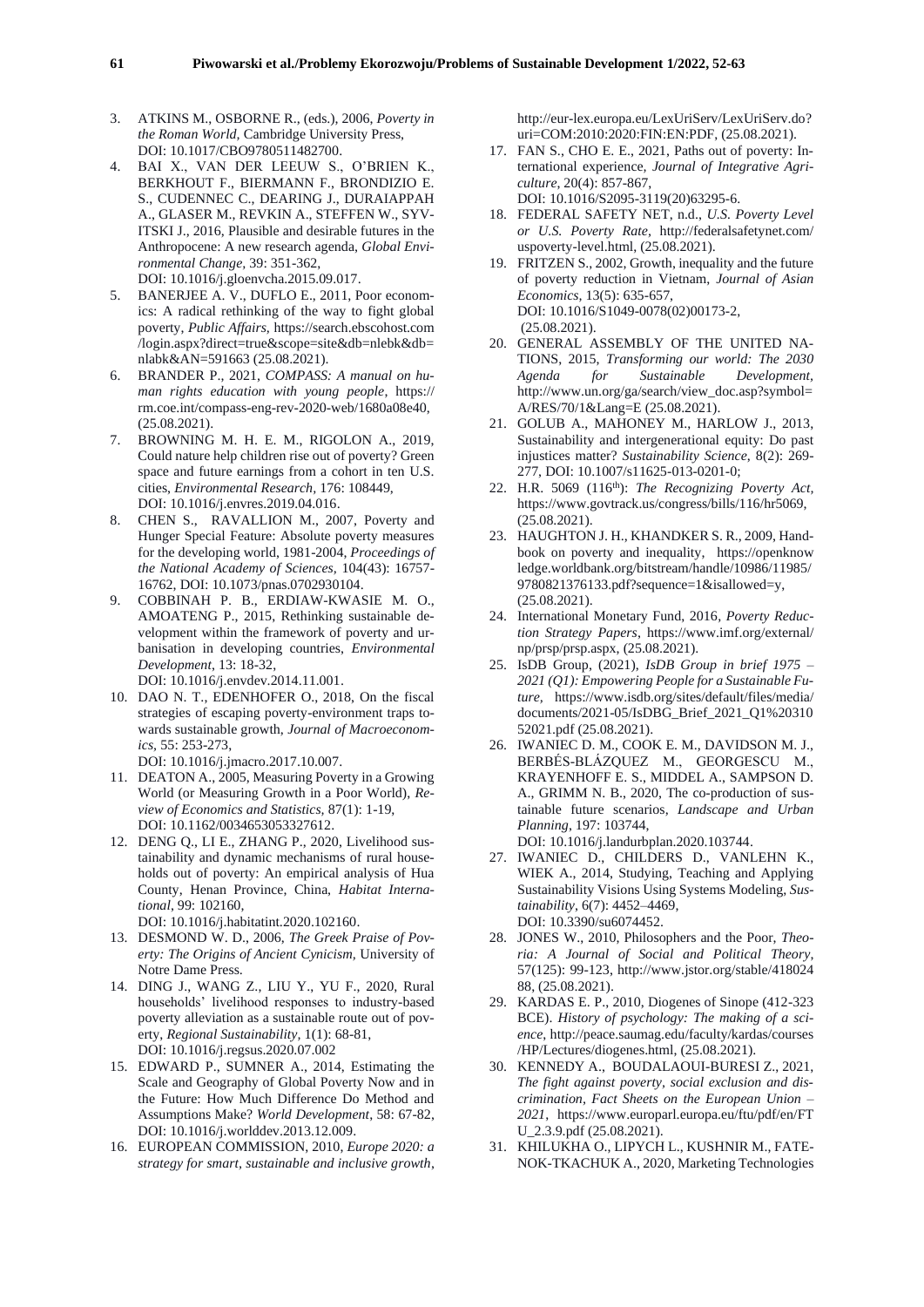in Higher Education for Identifying the Needs of Consumers in Lifelong Learning, *International Journal of Higher Education,* 9(6): 298-306, DOI: 10.5430/ijhe.v9n6p298.

- 32. KOSKIMAA V., RAPELI L., HIEDANPÄÄ J., 2021, Governing through strategies: How does Finland sustain a future-oriented environmental policy for the long term? *Futures,* 125: 102667, DOI: 10.1016/j.futures.2020.102667.
- 33. LANJOUW J. O., LANJOUW P., 2001, How to Compare Apples And Oranges: Poverty Measurement Based on Different Definitions of Consumption, *Review of Income and Wealth,* 47(1): 25-42, DOI: 10.1111/1475-4991.00002.
- 34. LAVALLÉE E., OLIVIER A., PASQUIER-DOU-MER L., ROBILLIARD A.-S., 2010*, Poverty alleviation policy targeting: a review of experiences in developing countries,* https://www.researchgate.net/ publication/46165291\_Poverty\_alleviation\_policy\_ targeting\_a\_review\_of\_experiences\_in\_developing \_countries, (25.08.2021).
- 35. LIU Y., & XU Y., 2016, A geographic identification of multidimensional poverty in rural China under the framework of sustainable livelihoods analysis, *Applied Geography*, 73: 62-76, DOI: 10.1016/j.apgeog.2016.06.004.
- 36. MAIRECH H., LÓPEZ-BERNAL Á., MORIONDO M., DIBARI C., REGNI L., PROIETTI P., VILLA-LOBOS F. J., TESTI L., 2021, Sustainability of olive growing in the Mediterranean area under future climate scenarios: Exploring the effects of intensification and deficit irrigation, *European Journal of Agronomy*, 129: 126319, DOI: 10.1016/j.eja.2021.126319.
- 37. MARTINEZ F., PEATTIE K., VAZQUEZ-BRUST D., 2021, Faith in the future: On a mission to integrate sustainability into management theory and practice, Futures, 125: 102654,

DOI: 10.1016/j.futu res.2020.102654.

- 38. MASLOW A. H., 1943, A theory of human motivation, *Psychological Review*, 50(4): 370-396, DOI: 10.1037/h0054346.
- 39. NGUYEN T. V., LV J. H., NGO V. Q., 2021, Factors determining upland farmers' participation in non-timber forest product value chains for sustainable poverty reduction in Vietnam, *Forest Policy and Economics*, 126: 102424,

DOI: 10.1016/j.forpol.2021.102424.

- 40. Nobel Foundation, 2019, *Press release: The Prize in Economic Sciences 2019*, https://www.nobelprize. org/prizes/economic-sciences/2019/press-release/, (25.08.2021).
- 41. Office of the United Nations High Commissioner for Human Rights, 2004, *Human Rights and Poverty Reduction: A Conceptual Framework*, https://www. ohchr.org/Documents/Publications/PovertyReductio nen.pdf, (25.08.2021).
- 42. PANDIT A., NAKAGAWA Y., TIMILSINA R. R., KOTANI K., SAIJO T., 2021, Taking the perspectives of future generations as an effective method for achieving sustainable waste management, *Sustainable Production and Consumption,* 27: 1526-1536. DOI: 10.1016/j.spc.2021.03.019.
- 43. PRITCHETT L., 2006, Who is Not Poor? Dreaming of a World Truly Free of Poverty*, The World Bank Research Observer,* 21(1): 1-23, DOI: 10.1093/wbro/lkj002.
- 44. RAMOS-MEJÍA M., FRANCO-GARCIA M.-L., JAUREGUI-BECKER J. M., 2018, Sustainability transitions in the developing world: Challenges of socio-technical transformations unfolding in contexts of poverty, *Environmental Science & Policy*, 84: 217- 223, DOI: 10.1016/j.envsci.2017.03.010.
- 45. RAVALLION M., 1996, Issues in Measuring and Modelling Poverty, *The Economic Journal*, 106(438): 1328, DOI: 10.2307/2235525.
- 46. ROSER M., ORTIZ-OSPINA E., 2013, Global Extreme Poverty, *OurWorldInData.org,* https://ourwor ld indata.org/extreme-poverty, (25.08.2021).
- 47. S.2433 *Global Poverty Act of 2007,* https://www. congress.gov/bill/110th-congress/senate-bill/2433/ text, (25.08.2021).
- 48. SAPENA J., ALMENAR V., APETREI A., ESCRIVÁ M., GIL M., 2018, Some reflections on poverty eradication, true development and sustainability within CST, *Journal of Innovation & Knowledge,* 3(2): 90-92, DOI: 10.1016/j.jik.2017.12.005.
- 49. SCHLEICHER, J., SCHAAFSMA M., VIRA B., 2018, Will the Sustainable Development Goals address the links between poverty and the natural environment? *Current Opinion in Environmental Sustainability,* 34: 43-47, DOI: 10.1016/j.cosust.2018.09.004.
- 50. SEN A., 2001, *Development as freedom,* Oxford University Press, http://fs2.american.edu/dfagel/www/ Philosophers/Sen/DevelopmentAsFreedomIntroNch 1NEW.pdf, (25.08.2021).
- 51. SOPILNYK R., PIWOWARSKI J., 2021, Access to a genuinely independent and impartial trial: a review of the sixteenth sustainability goal completeness, *Law, Business and Sustainability Herald,* 1(1): 43-53, DOI: 10.46489/lbsh.2021-1-1-5.
- 52. STATE STATISTICAL SERVICE OF UKRAINE, 2019, *Sotsialno-ekonomichne stanovyshche domohospodarstv Ukrainy u 2019 rotsi (za danymy vybirkovoho obstezhennia umov zhyttia domohospodarstv),* http://www.ukrstat.gov.ua/operativ/operativ 2018/gdvdg/soc\_ek\_stan\_dom\_2019.zip, (25.08.2021).
- 53. SUTTER C., BRUTON G. D., CHEN J., 2019, Entrepreneurship as a solution to extreme poverty: A review and future research directions, *Journal of Business Venturing*, 34(1): 197-214, DOI: 10.1016/j.jbusvent.2018.06.003.
- 54. THORBECKE E., 2013, *Multidimensional Poverty: Conceptual and Measurement Issues, The Many Dimensions of Poverty*, Palgrave Macmillan UK, DOI: 10.1057/9780230592407\_1.
- 55. TIMILSINA R. R., KOTANI K., NAKAGAWA Y., SAIJO T., 2021, Concerns for future generations in societies: A deliberative analysis of the intergenerational sustainability dilemma, *Journal of Behavioral and Experimental Economics,* 90: 101628, DOI: 10.1016/j.socec.2020.101628.
- 56. TONN B., HAWKINS B., ROSE E., MARINCIC M., 2021, A futures perspective of health, climate change and poverty in the United States, *Futures*, 131: 102759, DOI: 10.1016/j.futures.2021.102759.
- 57. UN Global Compact, n.d., *Poverty*, https://www.unglobalcompact.org/what-is-gc/our-work/social/poverty, (25.08.2021).
- 58. UNITED NATIONS COMMITTEE ON ECO-NOMIC, SOCIAL AND CULTURAL RIGHTS,